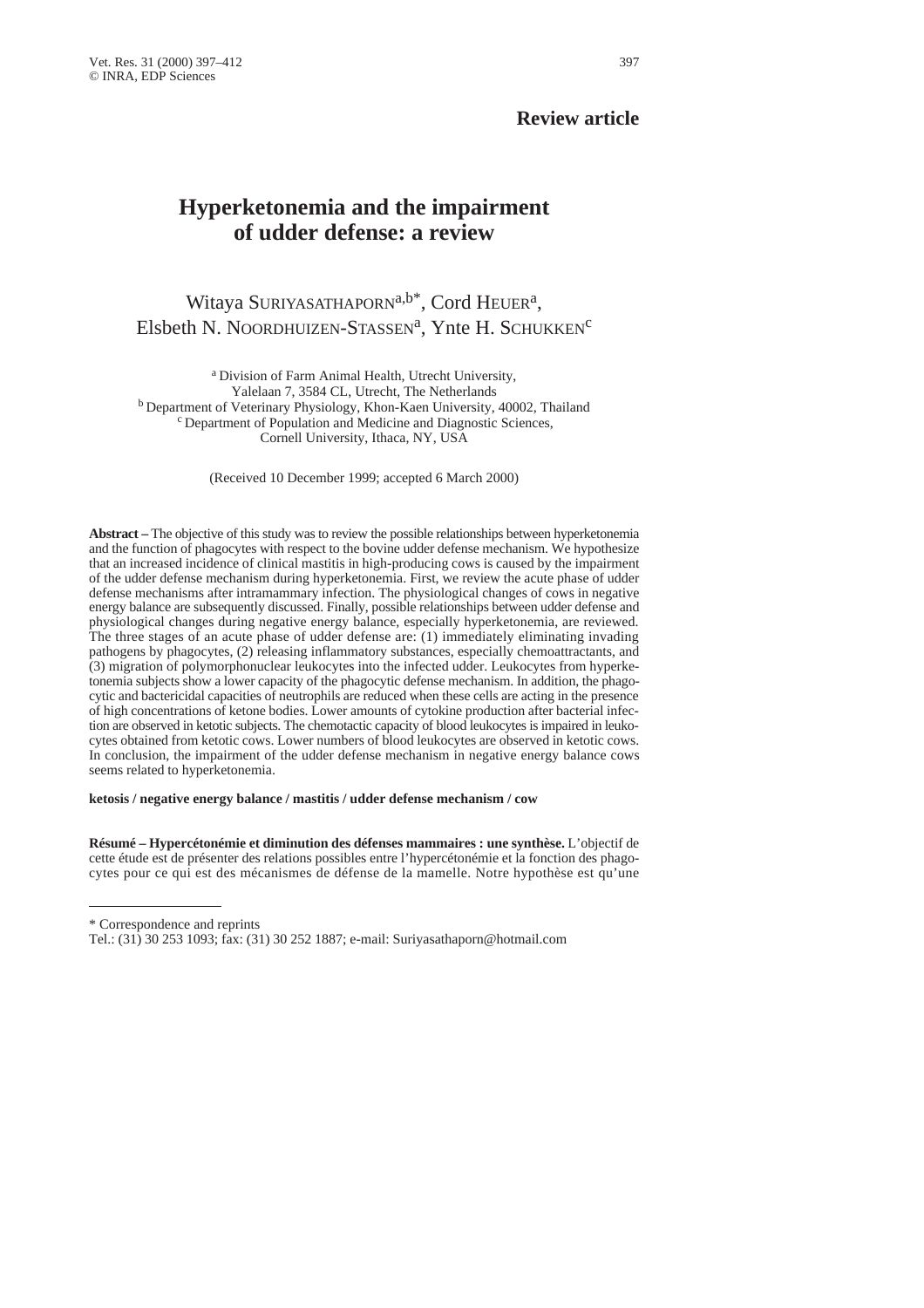#### 398 W. Suriyasathaporn et al.

augmentation des mammites cliniques chez des vaches laitières à haute production serait causée par une détérioration des mécanismes de défense de la mamelle suite à une hypercétonémie. Premièrement, le stade aigu des mécanismes de défense de la mamelle après une infection a été étudié. Ensuite, les changements physiologiques chez les vaches ayant un bilan énergétique négatif ont été présentés. Finalement, les relations entre les mécanismes de défense de la mamelle et les changements physiologiques au cours d'un bilan énergétique négatif, notamment une hypercétonémie, ont été revus. Les trois stades d'une phase aiguë de défense mammaire sont les suivants : (1) des organismes pathogènes envahisseurs sont phagocytés immédiatement, (2) des substances inflammatoires sont produites, en particulier des substances chimio-tactiques, (3) des leucocytes polynucléaires migrent vers la mamelle infectée. La capacité phagocytaire des leucocytes ainsi que celle des neutrophiles et la capacité bactéricide de ceux-ci sont apparemment détériorés dans les conditions d'hypercétonémie. La quantité de cytokines produites après une infection bactérienne est diminuée chez les sujets hypercétonémiques. Le chimiotactisme des leucocytes sanguins est détérioré dans les leucocytes provenant de vaches hypercétonémiques. Des quantités plus faibles de leucocytes sanguins sont observés dans les vaches hypercétonémiques. En conclusion, la détérioration des mécanismes de défense de la mamelle au cours de la période du bilan énergétique négatif semble liée à l'hypercétonémie.

**hypercétonémie / bilan énergétique négatif / mammite / mécanismes de défense de la mamelle / vache**

#### **Table of contents**

| 2. An acute phase of udder defense mechanism after intramammary infection399    |  |
|---------------------------------------------------------------------------------|--|
|                                                                                 |  |
|                                                                                 |  |
| 4.1. Capacity of the phagocytosis by polymorphonuclear cells and macrophages403 |  |
|                                                                                 |  |
|                                                                                 |  |
|                                                                                 |  |
|                                                                                 |  |
|                                                                                 |  |

# **1. INTRODUCTION**

As with most infectious diseases, mastitis incidence depends on three components: exposure to microbes, udder defense mechanisms, and environmental risk factors. Udder defense plays a role in protecting and minimizing the expression of the clinical symptoms in infected mammary glands [52]. Regardless of bacterial species, both quantity and quality of polymorphonuclear leukocytes (PMN) in the udder are important components of udder defense in order to protect cows from clinical mastitis [10, 11, 18, 46, 72, 97, 109]. In experimental mastitis challenge studies, cows with lower chemotactic capacities of blood PMN also had a higher severity of mastitis indicated by bacteria counts in milk [13, 56, 57, 115].

Over the past 35 years, milk production has dramatically increased in Western Europe and North America. An increased milk yield means an increased profitability for farmers. However, several studies have demonstrated that high-producing cows are at an increased risk of infectious diseases [21, 33, 34, 74, 75, 112]. Among these diseases, clinical mastitis is the most costly disease of the dairy industry [26] due to decreased production, costs of treatment, extra labor, and an increased rate of cow replacement [5]. An antagonistic genetic correlation between milk production and risk of disease showed that the improvement of milk production consequently increased the incidence of clinical mastitis [104, 110, 112].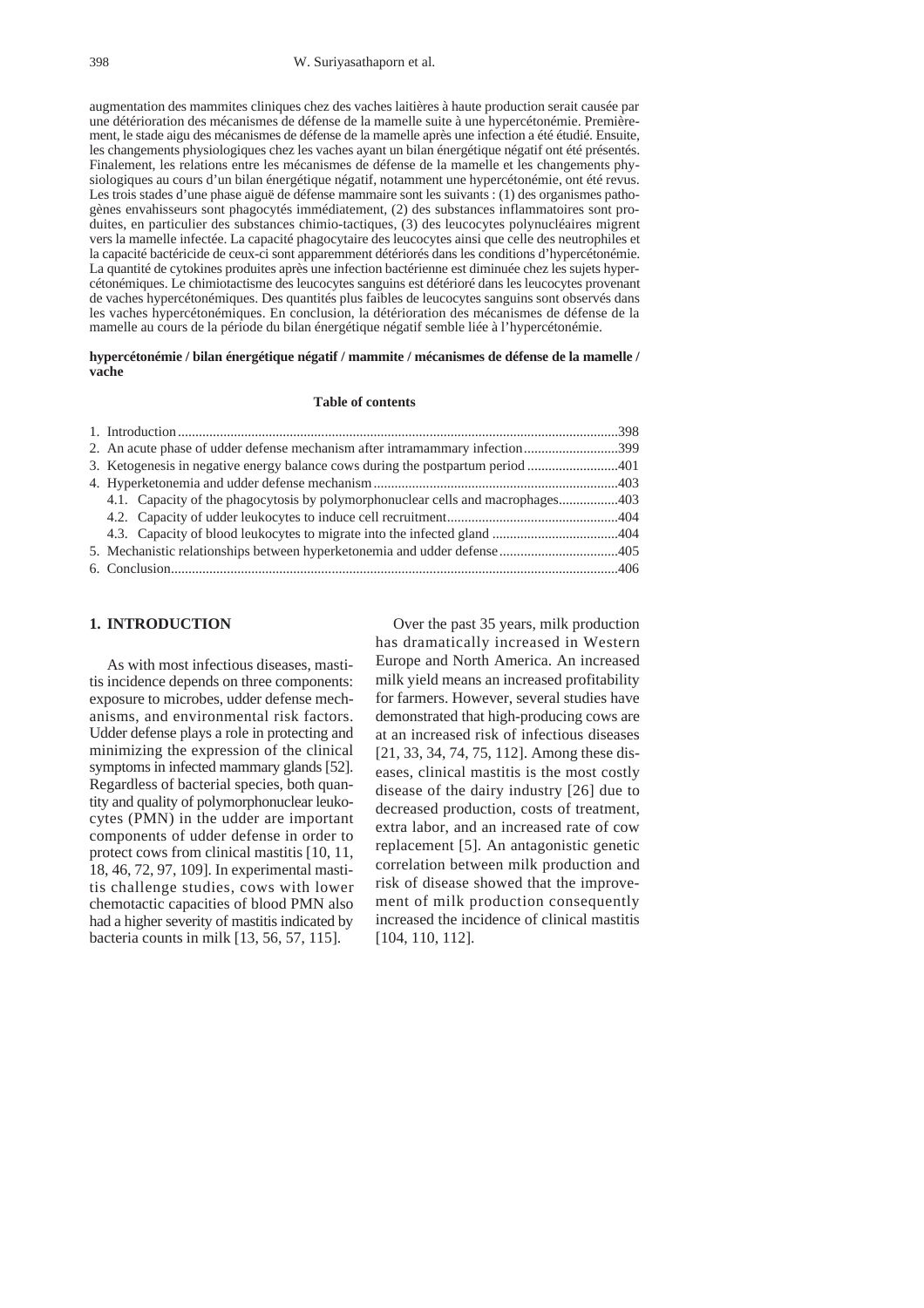Negative energy balance (NEB) has been considered an important problem in high-producing dairy cows. Several factors including body condition score (BCS), serum non-esterified fatty acids (NEFA), the fat/protein ratio in milk, and ketone bodies are signs of NEB [43, 59, 91]. In epidemiological studies, ketosis is associated with an increased risk of clinical mastitis [15, 24, 74]. However, it is not clear to date by what mechanism hyperketonemia interferes with udder defense. Therefore, the aims of the present study were to review the mechanisms that have been suggested in the literature. Firstly, we describe the role of PMN in the acute phase of udder defense mechanisms after intramammary infection (IMI). This review will not address the differences among pathogens, even though some immune responses are different among pathogens, especially the capacity of pathogen recognition by phagocytes [39, 62]. In relation to NEB, ketogenesis in early lactation is reviewed in the second part. Finally, based on the relevant literature, we suggest possible mechanistic relationships between hyperketonemia and udder defense.

#### **2. AN ACUTE PHASE OF UDDER DEFENSE MECHANISM AFTER INTRAMAMMARY INFECTION**

Several researchers have reviewed the normal physiological processes of udder defense mechanisms [10, 16, 55, 106]. After bacterial invasion, leukocytes in milk recognize pathogens, and innate immunity attempts to resolve this IMI immediately (Fig. 1A). In case innate immunity cannot resolve IMI, an early inflammatory response by the mammary gland is induced between 4–96 h after infection (Figs. 1B and 1C). Leukocytes and epithelial cells in the infected quarters release products, many of which are chemoattractants for leukocytes (Fig. 1B). Neutrophils move rapidly from the blood stream into the infected quarters (Fig. 1C). If the bacteria are destroyed, recruitment of neutrophils into the gland is ceased, and only a mild inflammatory episode will be required to restore health in the gland [52]. Occasionally, the defense mechanisms of the infected mammary gland lose the battle with bacteria, and the bacteria multiply. Various cell types in the udder produce abundant soluble factors, such as



**Figure 1.** Three components of an acute phase of udder defense mechanisms after intramammary infection: (A) elimination of invading pathogens immediately by phagocytes, (B) release of inflammatory substances, especially chemoattractants, and (C) migration of polymorphonuclear leukocytes into infected udder.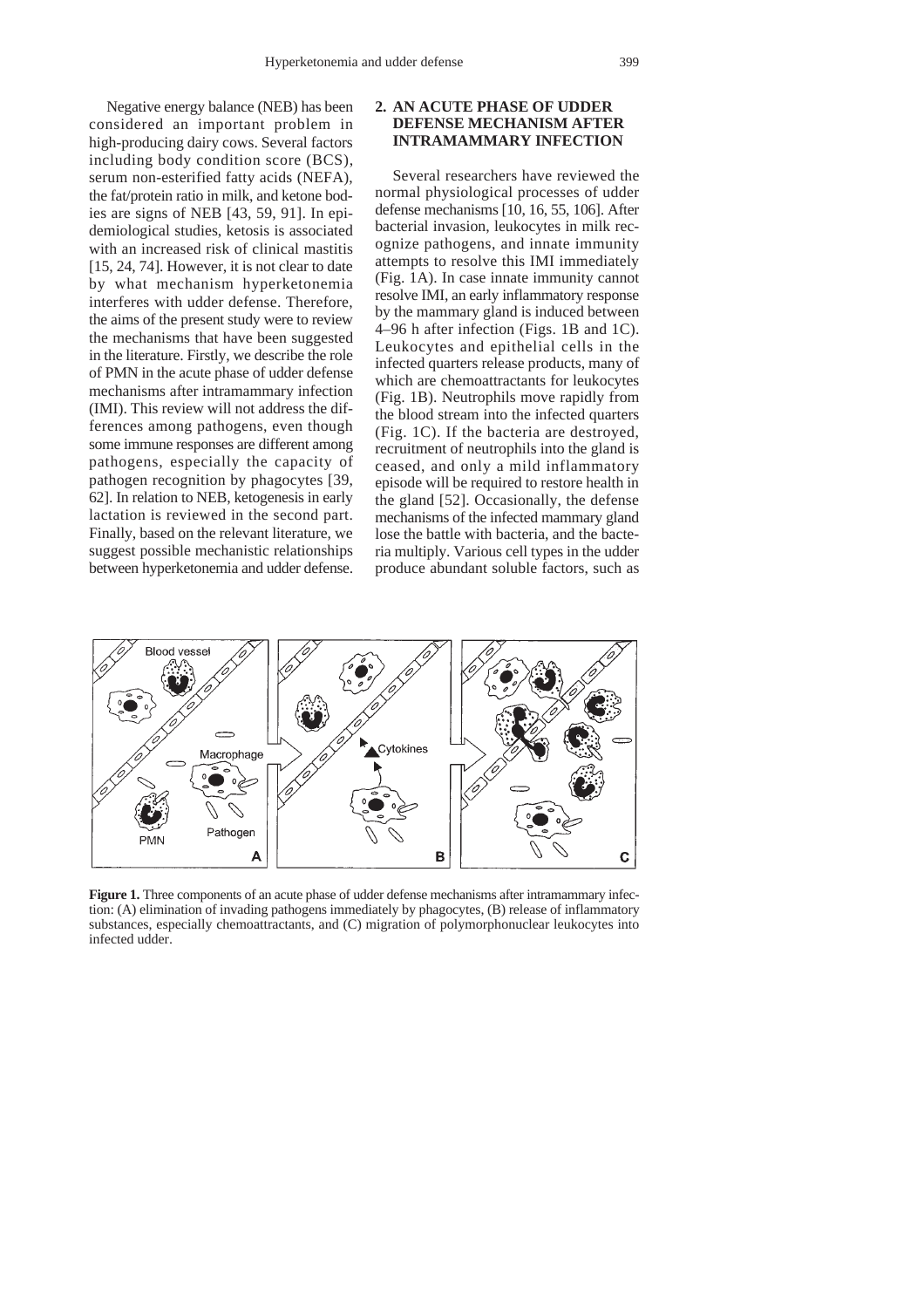cytokines, that cause clinical signs of mastitis.

Innate immunity in the udder is composed of humoral and cellular factors. Humoral factors include complement, lactoferrin, lysozyme, and the lactoperoxidasethiocyanate-hydroperoxide system [55]. Cellular factors usually refer to udder phagocytes. Udder phagocytes, usually PMN, act to remove the invading pathogen by specific processes that include opsonization, ingestion, and killing. Efficiency of pathogen removal is related to either the quantity or quality of phagocytes in the udder [18]. Because phagocytes, which are composed of 12–26% of PMN and 30–74% of macrophages, are the main component of the somatic cell count (SCC) in the uninfected gland, a very low SCC is related to an increased risk of clinical mastitis [97, 109]. In experimental mastitis challenge studies, the severity of mastitis, as indicated by bacterial counts, is increased in cows with low pre-infection SCC [18, 96, 102, 114].

Because 90% of PMN in infected glands are the PMN recruitment from blood vessel after IMI [65], blood PMN has been used to evaluate the role of udder immunity. The severity of clinical mastitis after IMI is, however, less dependent on the functional capacity of blood phagocytes [3, 11, 115] than on the intra-mammary functional capacity of these cells. In the mammary gland, a low efficiency of PMN phagocytosis is caused by either ingestion of milk constituents, such as fat globules [25, 76] and casein micelles [92, 93], or a deficiency of opsonins in milk [76, 83, 85]. Consequently, an increase of opsonins, such as immunoglobulins, results in a lower incidence of clinical mastitis [36, 47, 50]. After ingestion by PMN, microorganisms are subject to destructive mechanisms. Two mechanisms have been described: an oxygen-dependent mechanism and an oxygen-independent one. Although myeloperoxidase with oxidizing agents form a potent antibacterial system against common udder pathogens, it loses its bactericidal activity

in milk containing bacterial cultures [14]. A deficiency in the destructive mechanism capacity, indicated by luminol-enhanced chemiluminescence, was demonstrated in PMN of cows developing mastitis compared to healthy controls [14, 118]. The generation of reactive oxygen species is also related to the severity of experimental IMI [44, 61].

After phagocytes are activated against invading bacteria, bacteria and leukocytes present in the infected quarters release or take part in generation of products, such as endotoxin or lipopolysaccharide (LPS) [78, 79], complement (C5a) [78, 82, 87, 103, 105], C3 [66, 84, 86], interleukin-1 (IL-1) [79–81, 100-103], IL-6 [68, 100], IL-8 [4, 7, 80, 102, 103], and tumor necrosis factor (TNF-α) [103]. However, milk macrophages from healthy and mastitic quarters secrete a small quantity of IL-1 compared to blood monocytes [81]. These products are mediators of inflammation, comprising pro-inflammatory cytokines, such as IL-1 [17, 73] and TNF- $\alpha$  [78], and chemoattractants, such as IL-8 [4, 7, 103] and C5a [78, 103, 105]. These substances have been used for prevention and treatment of chronic mastitis [17, 19, 20, 88, 94]. Several studies have reviewed the application of cytokines to mastitis control [53, 71, 106].

In response to chemo-attractants, PMN adhere to and migrate along the endothelial cell surface towards the site of infection. Migration of blood PMN between endothelial cells into the site of infection is dependent on the number of blood PMN and its migration capacity [98, 114]. Low numbers of blood PMN pre-challenge are also related to increased severity of experimental *Escherichia coli* mastitis [57, 114, 115].

The capacity of blood leukocytes to migrate into the infected udder is essential in protecting the mammary gland from clinical *E. coli* mastitis [11, 46, 102, 115]. This parameter is associated with the capacity of in vitro chemotaxis of PMN [35]. Assays of in vitro chemotaxis of PMN have been established as determinants of the prevention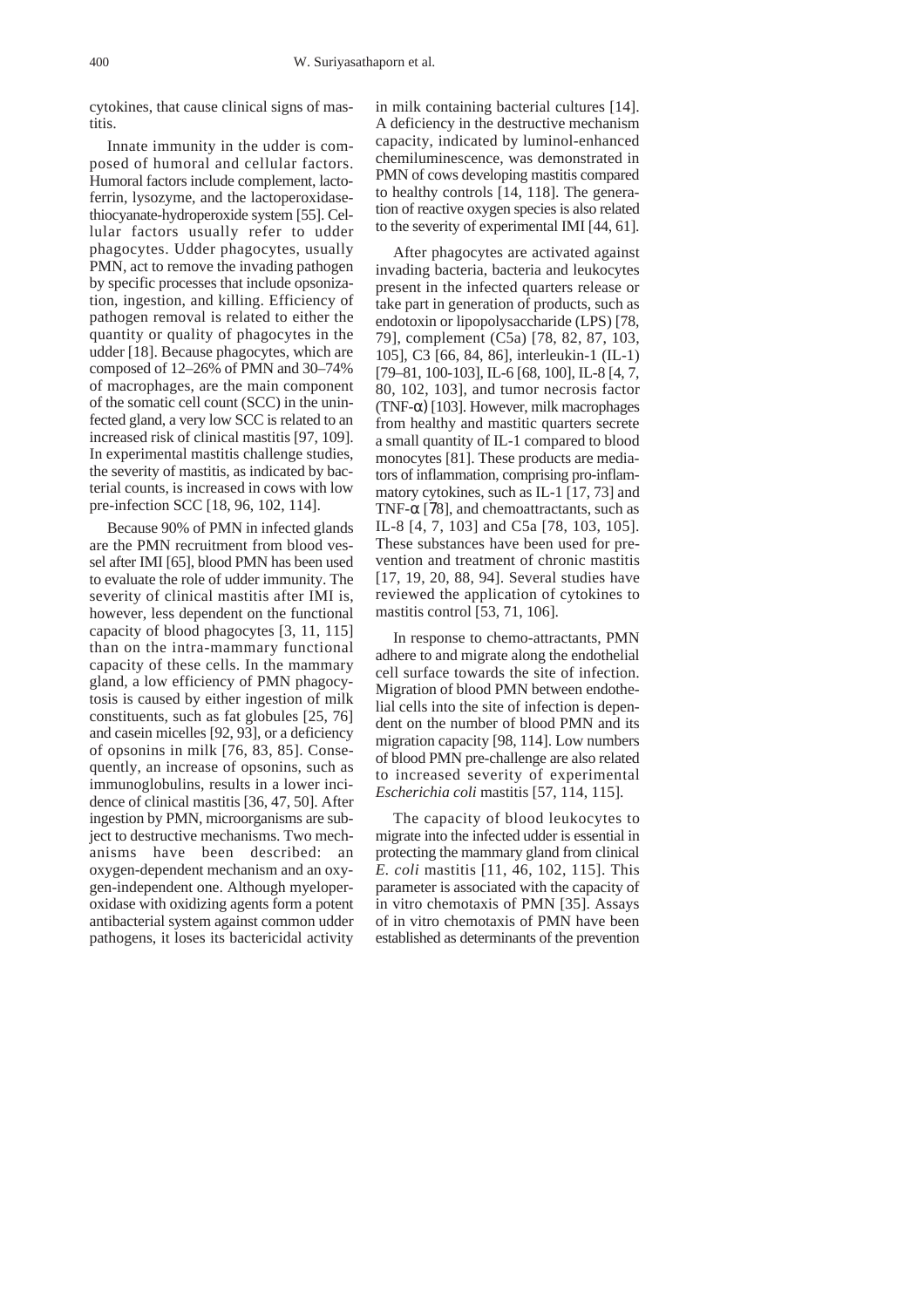of clinical mastitis [11]. Also, in vitro chemotaxis was related to the severity of infection indicated by recurring bacterial counts throughout the course of disease [56, 57, 115].

The mechanism of migration of leukocytes out of blood vessels, or extravasation, depends on adhesive interactions activated by the chemo-attractant (Fig. 2). Without an exposure to the chemo-attractant, the interaction of the adhesive molecules between leukocytes and endothelial surface mediated by E- and P-selectin is weak, but the strong interaction appears after exposure to the chemo-attractant, as shown in Figure 2A. Then integrins on leukocytes, like LFA-1 (CD11a:CD18) and Mac-1 (CD11b:CD18), act on ICAM-1. In consequence, the leukocyte attaches firmly to the endothelium and the rolling is arrested (Fig. 2B). In the last step, leukocytes extravasate, and then migrate through the tissue under the influence of the chemoattractant (Fig. 2C). This step is related to the expression of CD31 in leukocytes and endothelial cells. However, preinfection expression of CD11a and CD11b is not

related to the severity of mastitis [22, 115]. The absence of this relation may be due to the increased expression of integrin after infection [77, 105]. The lack of appearance of chemotactic and CD18-upregulating activities until 12 h after challenge indicate that delays in neutrophil recruitment result from an initial lack of bacterial recognition and inflammatory mediator production [103]. Therefore, the upregulation of integrin expression after infection is more closely related to the capacity of udder defense [102]. Some substances, for example cortisol, induce a decrease in the expression of CD18 receptors after experimental IMI, probably modulating the acute inflammatory response in mammary glands of lactating cows [90].

# **3. KETOGENESIS IN NEGATIVE ENERGY BALANCE COWS DURING THE POSTPARTUM PERIOD**

Due to a rapid increase of milk production immediately after calving, cows require more energy for maintenance, milk pro-



**Figure 2.** Migratory mechanism of blood PMN into infected udder: (A) expression of selectin after stimulation by chemoattractants such as cytokines, (B) rolling and adherence of blood leukocytes into endothelial wall mediated by selectin and integrin, and (C) invading and migration into the area of infection. LFA-1 (CD11a:CD18): leukocyte integrin, ICAM-1: the immunoglobulin related adhesion molecule on endothelium, and S-Le (the sialyl-Lewis moiety): the carbohydrate ligands on the leukocytes.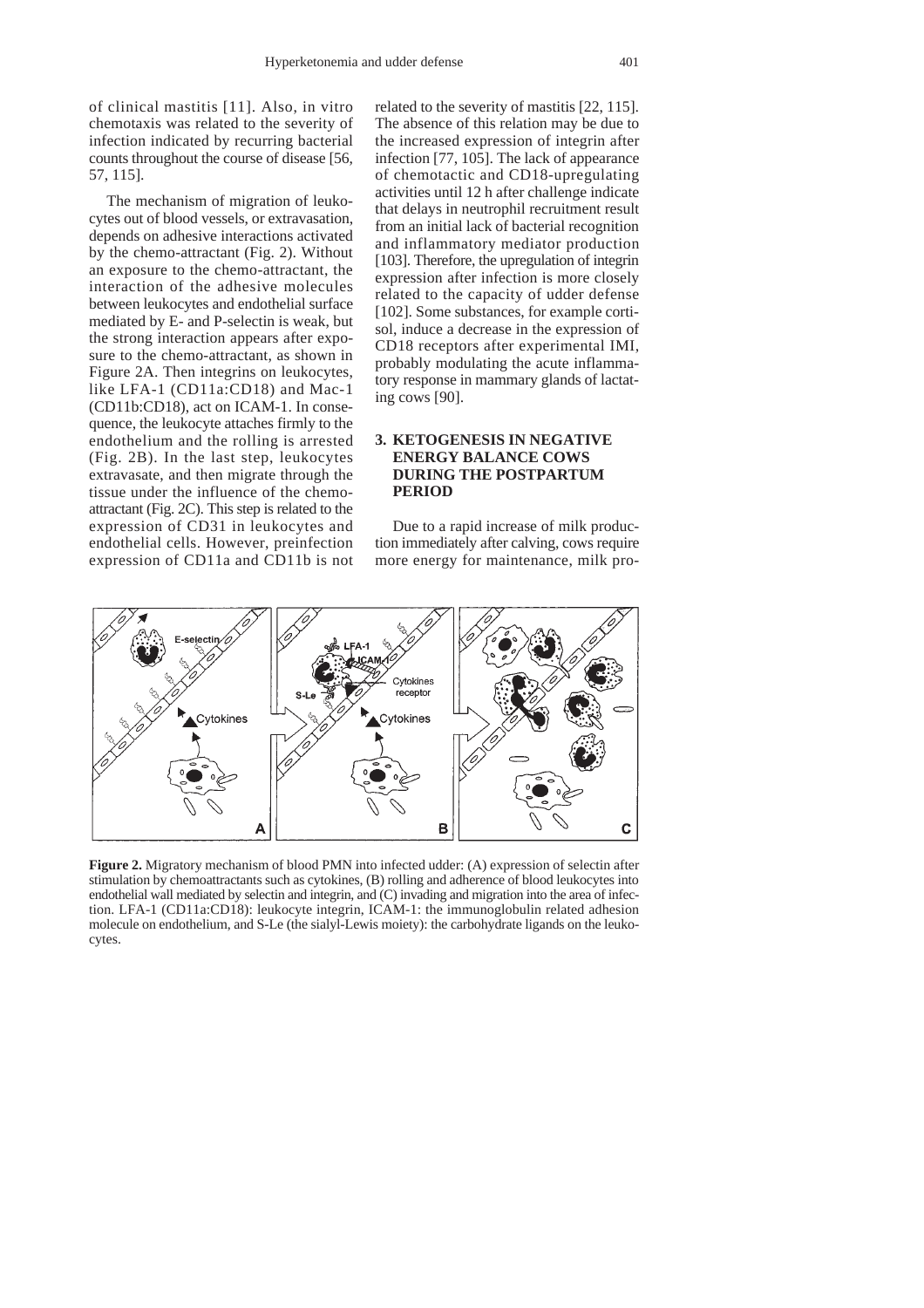duction and growth than they are able to obtain through feed. Cows are in NEB until approximately 7–9 weeks of lactation whereas the milk production peak is already reached at 4–6 weeks (Fig. 3). Consequently, body reserves are utilized leading to a potential increase of ketone bodies in milk. In transition from the dry period to early lactation, mostly high-yielding cows come into a temporary state of physiological NEB. If feed quality, feed quantity, or the management of feed supply is suboptimal, this mild state of NEB may lead to severe, decompensated NEB, associated with acetonaemia, and eventually to clinical ketosis. For example, cows calving in fat conditions may have lower feed intake [31]. An excess of rumen degradable protein in the ration requires extra energy for the removal of surplus ammonia from the rumen [1], and this can lead to a higher incidence of clinical ketosis [45]. The most frequent reason for decompensated NEB, however, is probably the insufficient preparation of ruminal microorganisms for the digestion of large amounts of starch after calving when the roughage

based ration of the dry period is replaced by substantial amounts of concentrate [32].

In response to NEB, hypoglycaemic cows decrease insulin and increase glucagon concentrations in blood [2]. The metabolism pathway of NEB cows is shown on Figure 4. Body fat reserves are mobilized and used as an additional source of energy for maintenance and milk production. Residual glycogen generally lasts only a few hours, hence fat reserves quickly become the sole source of energy soon after calving. Mobilization of fatty acid results in an increase of non-esterified fatty acids (NEFA) and glycerol in blood [2, 28, 89, 91, 113]. NEFA is taken up by the liver and enters the beta-oxidation pathway that results in the formation of NADH and acetyl-CoA in mitochondria [6, 58]. Acetyl-CoA is further oxidized by condensation with oxaloacetate that, however, is also the main substrate for gluconeogenesis. In a hypoglycemic state, gluconeogenesis has priority over the removal of acetyl-CoA. This results in the insufficient availability of a substrate for the



**Figure 3.** Level of energy balance in postpartum cows in relation to concentrations of nonesterified-fatty acid (NEFA) and β-hydroxybutyrate (BHB) [adapted from Lean et al. [59] and Rukkwamsuk et al. [91].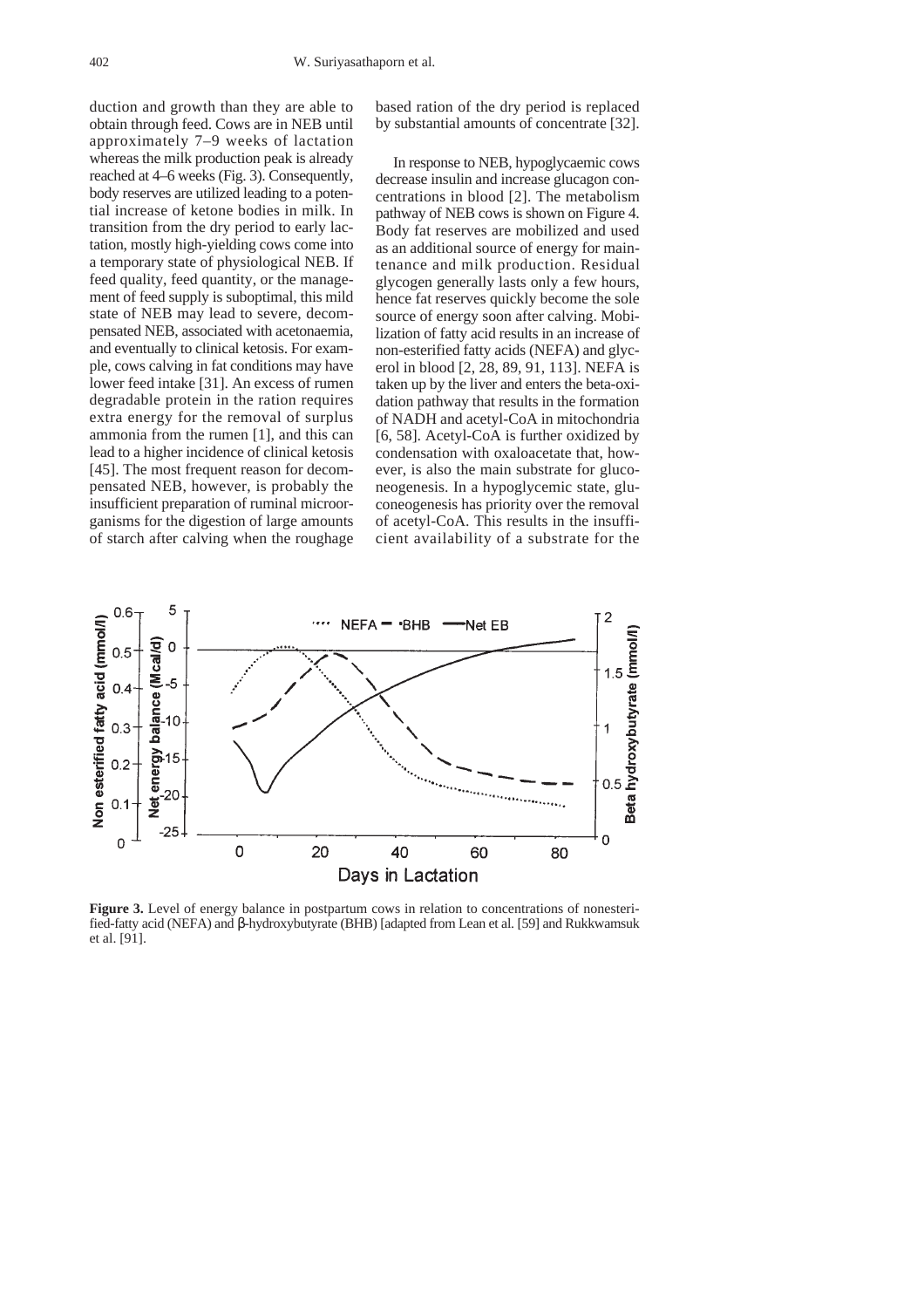

**Figure 4.** Metabolic pathways of ketogenesis in blood circulation and the udder. NEFA: Non-esterified fatty acid, TCA: Kreb's tricarboxylic cycle.

synthesis of acetyl-CoA to citrate. Hence, acetyl-CoA accumulates as long as the cows remain energy deficient.

Consequently, accumulated acetyl-CoA is removed via synthesis to the ketone body acetoacetyl-CoA which is further condensed to acetoacetate (AcAc) [6, 63]. After transport to several organs, AcAc is reduced in the mitochondria by transformation to β-OH-butyrate (BHB), and some is spontaneously and irreversibly decarboxylated to acetone. High concentrations of ketone bodies reduce feed intake, decrease the mobilization of fatty acids and consequently, aggravate energy deficiency [9, 41, 42, 113]. As the result of decompensated NEB, the concentrations of BHB, AcAc, and acetone in blood and milk increase. We suggest that these ketone bodies negatively interact with udder defense mechanisms.

### **4. HYPERKETONEMIA AND UDDER DEFENSE MECHANISM**

According to our description of udder defense, the success of the prevention of clinical mastitis depends on (1) the phagocytosis by phagocytes in udder, (2) capacity to induce cells recruitment, and  $(3)$  the capacity of blood leukocytes to migrate into the infected gland (Fig. 1). Therefore, we describe the effects of NEB on these udder defense mechanisms separately.

#### **4.1. Capacity of the phagocytosis by polymorphonuclear cells and macrophages**

Several authors have reviewed the factors affecting the SCC in dairy cows [40, 52, 60], but they are intensively related to SCC after IMI. van Werven [114] has shown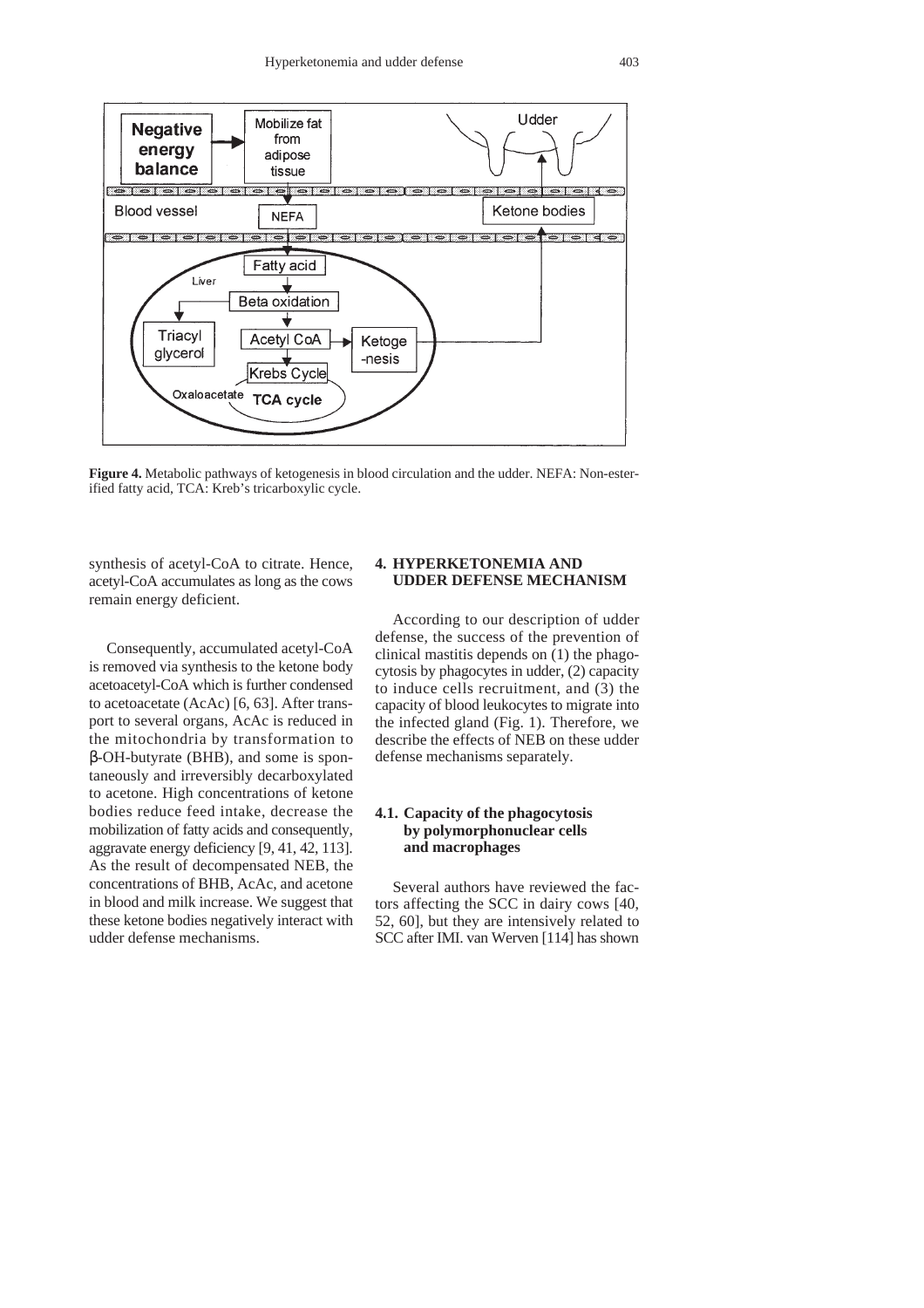that SCC from an uninfected udder is less related to the number of blood leukocytes. Suriyasathaporn et al. [109] have shown a positive correlation between SCC in mastitis-free cows and body condition score. This would indicate a somewhat low SCC in NEB cows.

When cows have severe NEB, udder leukocytes have to ingest and kill invading pathogens in the presence of high ketone bodies. Klucinski et al. [54] found that the phagocytosis of bacteria by milk PMN and macrophages that are incubated in acetone or BHB are lower than in cell cultures without ketone bodies. It has also been reported in a study on patients with insulin-dependent diabetes, that BHB in cultures inhibit neutrophil phagocytosis and killing of *Candida albicans* in vitro [117]. In heparinized blood PMN of humans, the average number of ingested bacteria is reduced by prolonged exercise [30], indicating that acute NEB reduce the PMN phagocytosis capacity. However, the phagocytosis of neutrophils after prolonged NEB as observed in obese patients with dietary restrictions is unchanged, and this is even the case in neutrophils obtained after 3 months of feed restriction during which symptoms of urinary ketosis occur [64].

A study of leukocytes from obese persons has shown that the killing capacity is reduced when the leukocytes are cultured in sera from subjects with ketonuria [64]. After prolonged exercise, the amount of superoxide anions produced by leukocytes is lower in NEB humans [29, 38]. Concentration of ketone bodies is negatively associated with the generation of superoxide anions and with respiratory burst activity [29]. Furthermore, PMN from blood of type I diabetes mellitus patients show a reduced respiratory burst activity after pre-incubation with higher amounts of BHB [99]. The leukocytes from cows also show a suppression of respiratory burst activity when cultured in the presence of BHB [48]. These workers suggested that BHB causes this suppression by inhibiting the generation of

superoxide anions, because respiratory burst activity regulates the production of superoxide anions.

While it may be controversial whether or not ketone bodies reduce the capacity of leukocytes for phagocytosis in vivo, several studies have clearly indicated that the killing capacity of leukocytes is impaired by ketone bodies in vitro and in vivo.

#### **4.2. Capacity of udder leukocytes to induce cell recruitment**

The function of blood and milk lymphocytes in response to mitogens is impaired in ketotic cows [51, 95, 111]. NEB is closely related to hepatic lipidosis [91], and inducedhepatic-lipidosis cows have lower IgG levels two weeks after tetanus toxoid immunization than control cows [116]. Hence, NEB appears to interfere with the production of opsonins (like IgG) which are necessary for phagocytosis. After IMI, leukocytes and bacteria directly or indirectly induce the migration of blood leukocytes to the site of infection and thus mediate the development of inflammation. Ketotic cows have lower amounts of cytokines produced by lymphocytes, such as interferons, than normal cows [27, 51]. After stimulation with LPS, the production of several inflammatory mediators, such as IL-1 $\beta$  and TNF- $\alpha$ , decreases when cultured with whole blood from humans in NEB [23]. Blood lymphocytes from NEB cows with ketonemia have lower mitogenic responses than lymphocytes from non-ketonemic cows [27, 51, 95, 111]. Therefore, we may hypothesize that the generation of chemoattractant is reduced in hyperketonemic cows.

#### **4.3. Capacity of blood leukocytes to migrate into the infected gland**

Among factors related to NEB (BHB, glucose, insulin, and NEFA), only the concentration of BHB shows a strong positive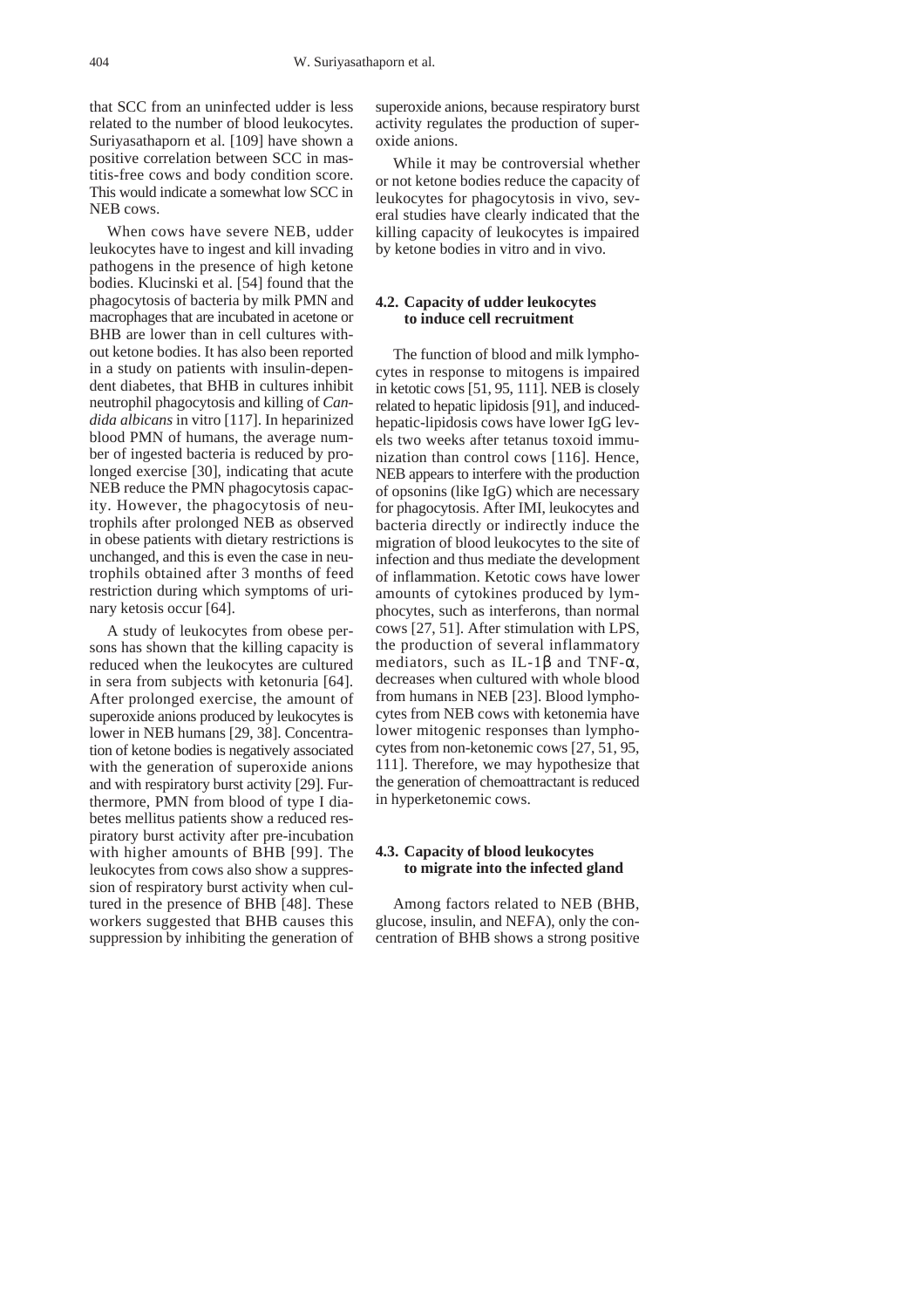correlation to the severity of experimental mastitis, indicated by bacteria count [114]. The authors have demonstrated that the BHB level is related to the preinfection number of blood leukocytes and the magnitude of leukocyte influx in the experimentally infected mammary glands. In an in vitro study, BHBA and AcAc added in culture media induce inhibitory effects on the proliferation of bovine bone marrow cells [49].

The magnitude of leukocyte influx is dependent on the chemotactic capacity of leukocytes. The relationship between NEB, ketone bodies and chemotaxis of blood PMN has been investigated [8, 37, 56, 64,] 107, 108]. Sera from NEB humans with urinary ketosis inhibit leukocyte chemotactic response in vitro [64]. In vitro chemotactic differential and chemotactic index of blood PMN are higher in induced ketotic cows than in non-ketotic cows, though the difference is not significant [56]. These results are in agreement with studies of NEB in humans in whom the chemotactic capacity and the random migration of PMN from short-period NEB are not different in comparison with non-NEB subjects [8, 38]. However, cows with spontaneous postpartum NEB, in which it is assumed that the NEB occurs over several weeks, have impaired chemotactic functions of leukocytes [107, 108]. This is in agreement with a study on chemotaxis in NEB humans with 90 days of strenuous exercise and caloric deficiency. Compared to controls, the neutrophils of NEB subjects have a lower migration distance [8]. These studies indicate that especially long-term NEB or clinical ketosis is negatively associated with neutrophil chemotaxis.

Impairment of leukocyte chemotaxis has also been demonstrated in leukocytes acting in a ketone body environment [108]. Leukocytes in cultures supplemented with BHB, AcAc, acetone, and their mixture show less chemotactic capacity than leukocytes in the control culture. A decrease in the chemotactic index in cultures supplemented with ketone bodies indicates a lower

response to chemoattractants. Independently of chemotaxis, random migration of leukocytes from non-ketotic cows in cultures containing ketone bodies is significantly decreased, and this effect is also present, though weaker, in leukocytes from ketotic cows [107].

#### **5. MECHANISTIC RELATIONSHIPS BETWEEN HYPERKETONEMIA AND UDDER DEFENSE**

From this review, it becomes clear that leukocytes from NEB cows showed impaired activity in most steps of the udder defense mechanisms against mastitis (Tab. I). Consequently, NEB cows are related to an increase of the risk of clinical mastitis. The number of leukocytes in ketotic cows were lower than that of healthy cows. Leukocytes from cows with postpartum NEB had a slower response in producing chemoattractants, a lower migration rate, and a lower production capacity for superoxide anions. When the NEB period is short, however, the chemotaxis of the leukocytes is not affected [8, 56]. Therefore, the functional capacity of leukocytes may depend on the duration and severity of postpartum NEB. In a study in humans, the concentrations of glucose-6-phosphate dehydrogenase, pyruvate kinase, and adenosine kinase in leukocytes show minimal values during the puerperium [12]. Because the random movement and the production of superoxide anions by leukocytes requires large amounts of energy, the adverse effects of energy metabolism may be related to the impairment of leukocyte function in NEB cows. In addition, AcAc or BHB in culture may also interfere with the utilization of glucose for energy. In mouse models, AcAc or BHBA that are added in culture media are not utilized by mouse macrophages [69, 70].

Concentrations of BHB, AcAc, acetone, and free fatty acids are elevated in sera and milk of NEB cows. Consequently, leukocytes must function in high concentrations of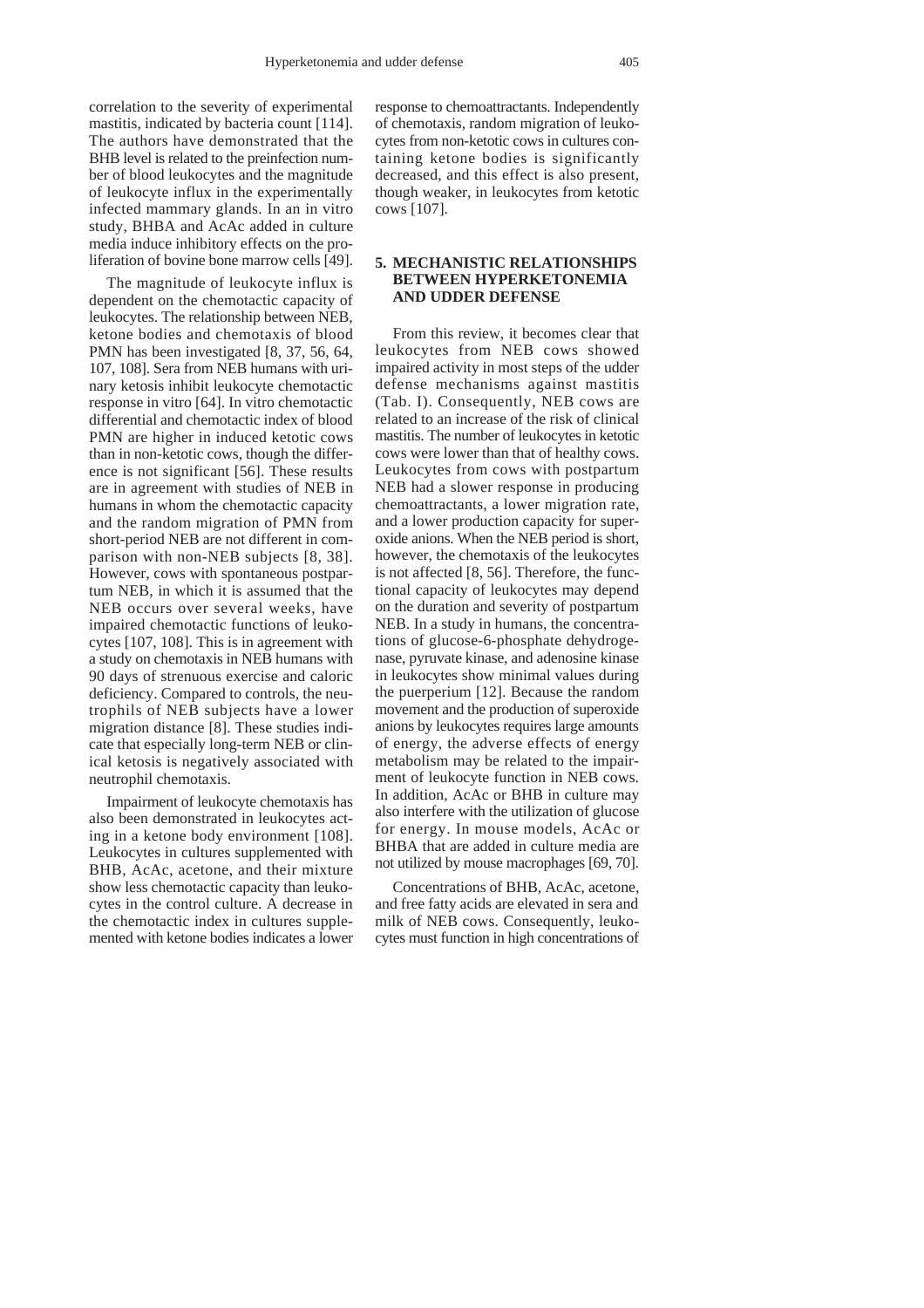| Functional capacity                                                                       |                                                                                              |  |
|-------------------------------------------------------------------------------------------|----------------------------------------------------------------------------------------------|--|
| Leukocytes<br>from ketotic subjects                                                       | Leukocytes cultured in the<br>media supplemented with ketone                                 |  |
|                                                                                           |                                                                                              |  |
| Unchanged in ketotic humans                                                               | Inhibit PMN phagocytosis                                                                     |  |
| Amount of superoxide anion<br>produced by leukocytes was<br>lower in NEB humans           | Suppression when cultured in the<br>presence of BHB                                          |  |
| Release of inflammatory mediator                                                          |                                                                                              |  |
| Lower IgG level after tetanus<br>toxoid immunization                                      |                                                                                              |  |
| Amount of cytokines produced<br>by leukocytes was lower in ketotic<br>than in normal cows | Cytokines produced by leukocytes<br>decreased when cultured<br>in whole blood from NEB human |  |
|                                                                                           |                                                                                              |  |
| Lower in relation to BHB<br>level in ketotic cows                                         | Ketone added in culture media<br>inhibited the proliferation of bovine.<br>bone marrow cells |  |
| Lower when leukocytes obtained<br>from spontaneous ketotic cows                           | Lower when cultured in the<br>presence of ketone bodies                                      |  |
|                                                                                           |                                                                                              |  |

**Table I.** Summary of ketotis affecting an acute phase of udder defense mechanism.

BHB: β-Hydroxybutyrate.

NEB: Negative Energy Balance.

these substances. Because ketone bodies are organic molecules, they might interfere with the attachment of inflammatory substances at the surface of leukocytes. In our in vitro underagarose chemotaxis study (unpublished results), concentrations of leukocytes in plates using either leukocytes from ketotic cows (Fig. 5C) or leukocytes in cultures supplemented with ketone bodies (Fig. 5B) were less than those in plates of leukocytes from healthy cows (Fig. 5A). The leukocytes from ketotic cows (Fig. 5C) or cultured in ketone bodies (Fig. 5B) were round and less firmly attached to the plastic dish. As capacity of in vitro chemotaxis is related to the expression of CD18 of PMN expressed by the firm attachment to the surface of a plastic well [67], the impairment of attachment to plastic well in our finding may relate to the impairment of expression of the adhesion molecules of leukocytes.

# **6. CONCLUSION**

Cows in the NEB period show an impairment of udder defense mechanisms. Hyperketonemia seems to be one of the most important parameters related to impairment of udder defense. However, the effects of ketone body on some parameters of udder defense, such as SCC and release of inflammatory substances during IMI, need further investigation. In addition, mechanisms of impairment due to hyperketonemia have not yet been explored. In the future, it will be necessary to clarify the important mechanism relating to the impairment of the leukocyte function in NEB cows. We hypothesize that leukocytes from NEB cows have low amounts of enzymes for energy metabolism, such as glucose-6-phosphatase. In addition, the interference of the attachment between leukocytes and inflammatory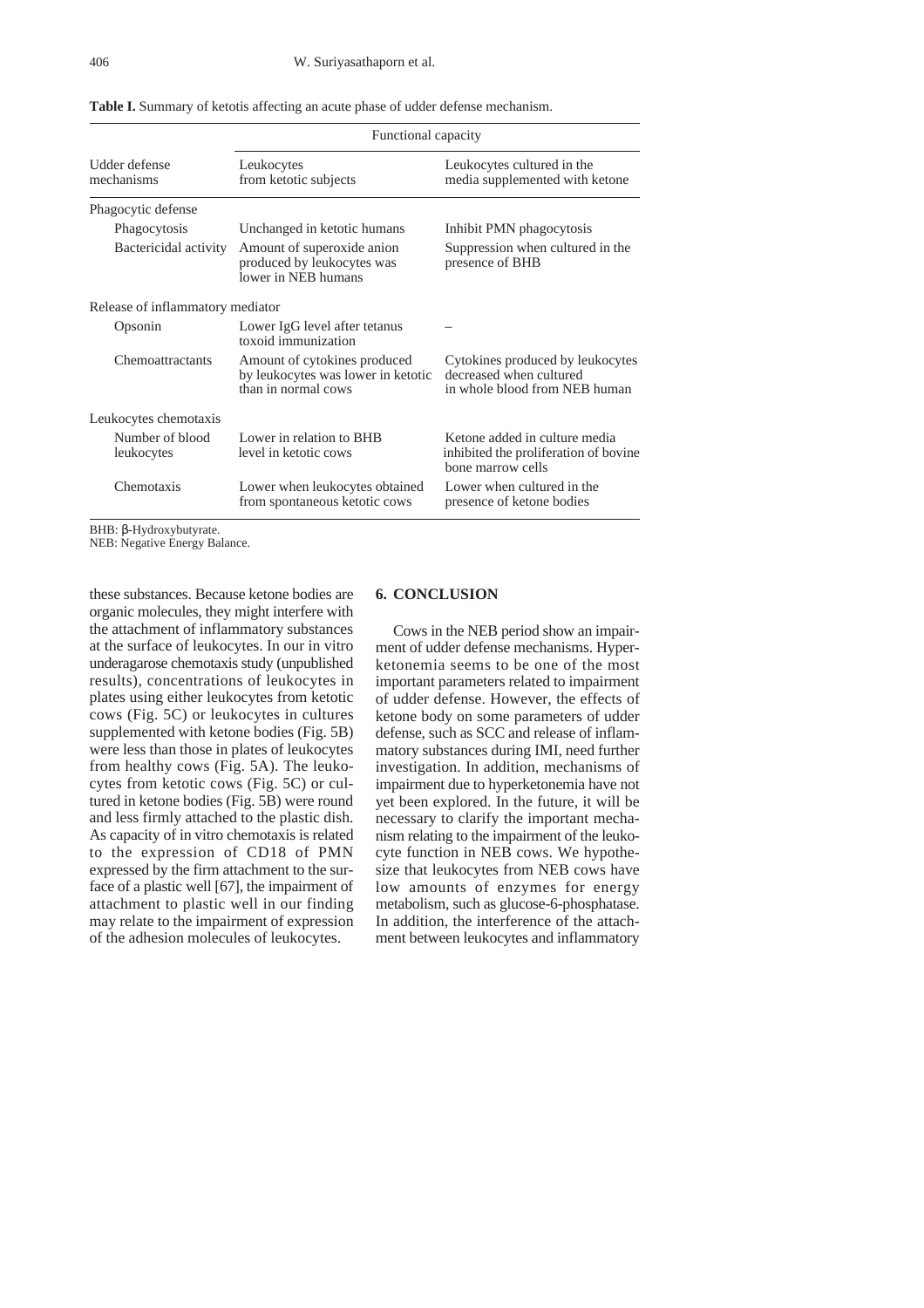

**Figure 5.** Concentration of migrating leukocytes and adhering properties of leukocytes to plastic culture dishes (magnification 100 ×). A. Leukocytes from a healthy cow in the standard media, as previously described [108], showed the highest concentration and adhered firmly to the culture dish. B. Leukocytes from a healthy cow in the standard media supplemented with BHB, AcAc (Acetoacetate), and Acetone at 1.0, 1.0, and 1.7 mM, respectively, showed less concentrations of leukocytes and had round, not flat, refractive features. C. Leukocytes from ketotic cows (BHB = 1.8 mM) cultured in the standard media showed less concentration of leukocytes and had round and not flat features.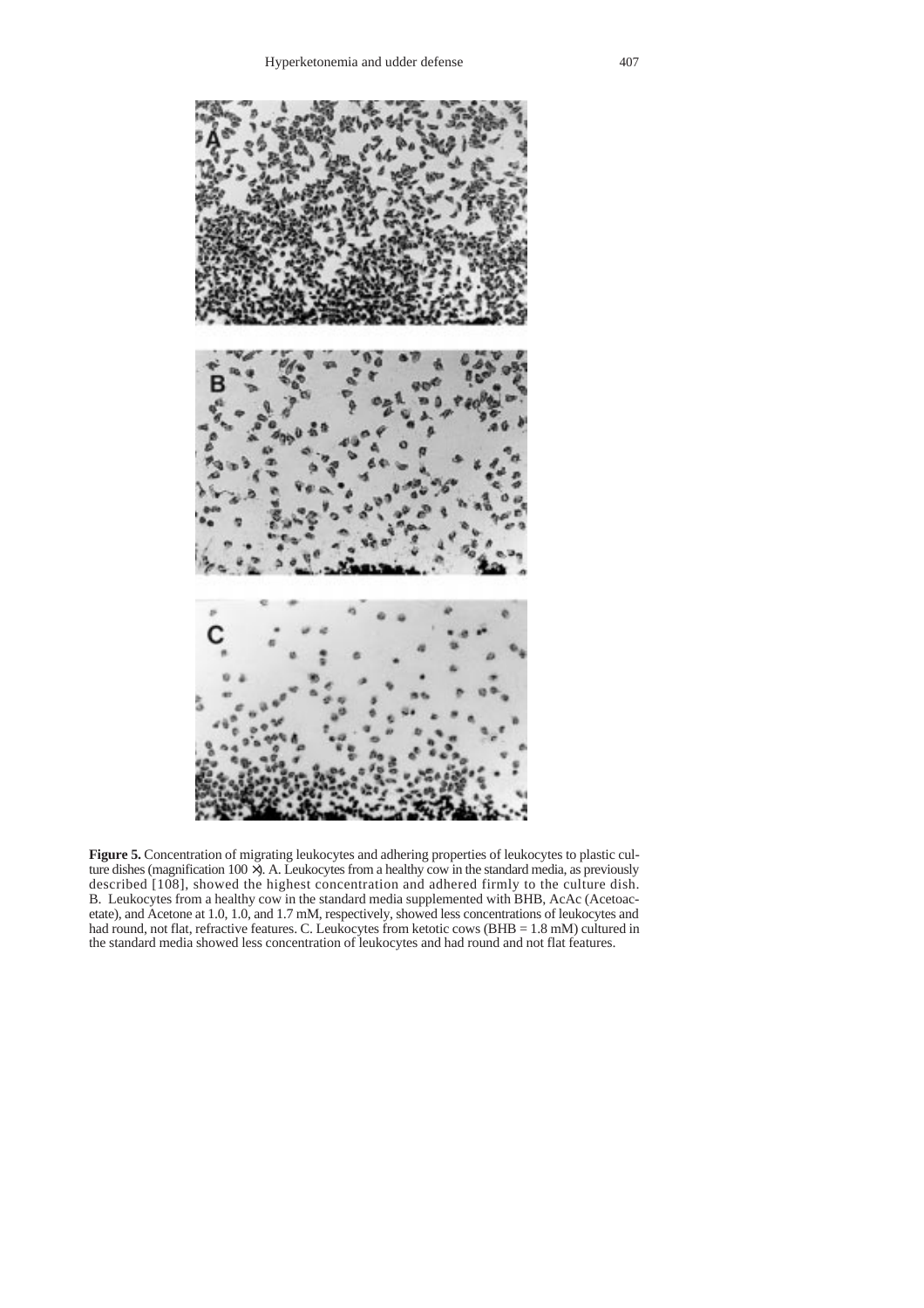mediators, which is necessary for chemotaxis process in vivo, may also be important mechanisms of impairment of the leukocyte function in the NEB cow. Subsequently, improvement of udder defense mechanisms in NEB cows might help reduce incidence of clinical mastitis in high-producing cows.

# **ACKNOWLEDGEMENTS**

The author wishes to thank M. Nielen, J.E. Kornalijnslijper, T.N. van Werven, and V.P.M.G. Rutten for their helpful comments throughout the study. We also thank A.J.J.M. Daemen, D.E. Ott and D. Dijkhuizen for their technical assistance and P. Dobbelar for the abstract in French.

#### **REFERENCES**

- [1] Aiello R.J., Armentano L.E., Gluconeogenesis in goat hepatocytes is affected by calcium, ammonia and other key metabolites but not primarily through cytosolic redox state, Comp. Biochem. Physiol. B. 88 (1987) 193-201.
- [2] Amaral-Phillips D.M., Mcgilliard A.D., Lindberg G.L., Veenhuizen J.J., Young J.W., Effects of decreased availability of glucose for dairy cows, J. Dairy Sci. 76 (1993) 752-761.
- [3] Anderson K.L., Smith L.A., DeGraves F.J., Hunt E., Fleming S.A., Polymorphonuclear neutrophil leukocyte function in clinical bovine patients and in cows with or without *Staphylococcus aureus* mastitis, Vet. Res. Commun. 16 (1992) 107-115.
- [4] Barber M.R., Yang T.J., Chemotactic activities in nonmastitic and mastitic mammary secretions: presence of interleukin-8 in mastitic but not nonmastitic secretions, Clin. Diagn. Lab. Immunol. 5 (1998) 82-86.
- [5] Bartlett P.C., Miller G.Y., Anderson C.R., Kirk J.H., Milk production and somatic cell count in Michigan dairy herds, J. Dairy Sci. 73 (1990) 2794-2800.
- [6] Bierman E.L., Glomset J.A., Disorders of lipid metabolism, in: Wilson J.D., Foster D.W. (Eds.), Williams Textbook of Endocrinology, WB Saunders company, Philadelphia, 1992, pp. 1367-1395.
- [7] Boudjellab N., Chan-Tang H.S., Li X., Zhao X., Interleukin 8 response by bovine mammary epithelial cells to lipopolysaccharide stimulation, Am. J. Vet. Res. 59 (1998) 1563-1567.
- [8] Boyum A., Wilk P., Gustavsson E., Veiby O.P., Reseland J., Haugen A.H., Optad P.K., The effect of strenuous exercise and calorie defi-

ciency and sleep deprivation on white blood cells, plasma immunoglobulins and cytokines. Scand. J. Immunol. 43 (1996) 228-235.

- [9] Breukink J., Wensing Th., Pathophysiology of the liver in high yielding dairy cows and its consequences for health and production, Isr. J. Vet. Med. 52 (1997) 66-72.
- [10] Burvenich C., Paape M.J., Hill A.W., Guidry A.J., Miller R.H., Heyneman R., Kremer W.D., Brand A., Role of the neutrophil leucocyte in the local and systemic reactions during experimentally induced *E. coli* mastitis in cows immediately after calving, Vet. Q. 16 (1994) 45-50.
- [11] Cai T.Q., Weston P.G., Lund L.A., Brodie B., McKenna D.J., Wagner W.C., Association between neutrophil functions and periparturient disorders in cows, Am. J. Vet. Res. 55 (1994) 934-943.
- [12] Carbone P., Sobreviela M., Jimenez D., Martinez C., Gonzalez de Aguero R., Pocovi M., Maternal leukocyte metabolism during pregnancy and puerperium and its relation to fetal growth, Acta. Obstet. Gynecol. Scand. 71 (1992) 266-272.
- [13] Colditz I.G., Watson D.L., Effect of immunisation on the early influx of neutrophils during staphylococcal mastitis in ewes, Res. Vet. Sci. 33 (1982) 146-151.
- [14] Cooray R., Björck L., Bactericidal activity of the bovine myeloperoxiase system against bacteria associated with mastitis, Vet. Microbiol. 46 (1995) 427-434.
- [15] Correa M.T., Erb H., Scarlett J., Path analysis for seven postpartum disorders of Holstein cows, J. Dairy Sci. 76 (1993) 1305-1312.
- Craven N., Williams M.R., Defenses of the bovine mammary gland against infection and prospects for their enhancement, Vet. Immunol. Immunopathol. 10 (1985) 71-127.
- [17] Daley M.J., Coyle P.A., Williams T.J., Furda G., Dougherty R., Hayes P.W., *Staphylococcus aureus* mastitis: pathogenesis and treatment with bovine interleukin-1 beta and interleukin-2., J. Dairy. Sci. 74 (1991) 4413-4424.
- [18] Daley M.J., Oldham E.R., Williams T.J., Coyle P.A., Quantitative and qualitative properties of host polymorphonuclear cells during experimentally induced *Staphylococcus aureus* mastitis in cows, Am. J. Vet. Res. 52 (1991) 474- 479.
- [19] Daley M., Williams T., Coyle P., Furda G., Dougherty R., Hayes P., Prevention and treatment of *Staphylococcus aureus* infections with recombinant cytokines, Cytokine 5 (1993) 276- 284.
- [20] Daley M.J., Furda G., Dougherty R., Coyle P.A., Williams T.J., Johnston P., Potentiation of antibiotic therapy for bovine mastitis by recombinant bovine interleukin-2, J. Dairy. Sci. 75 (1992) 3330-3338.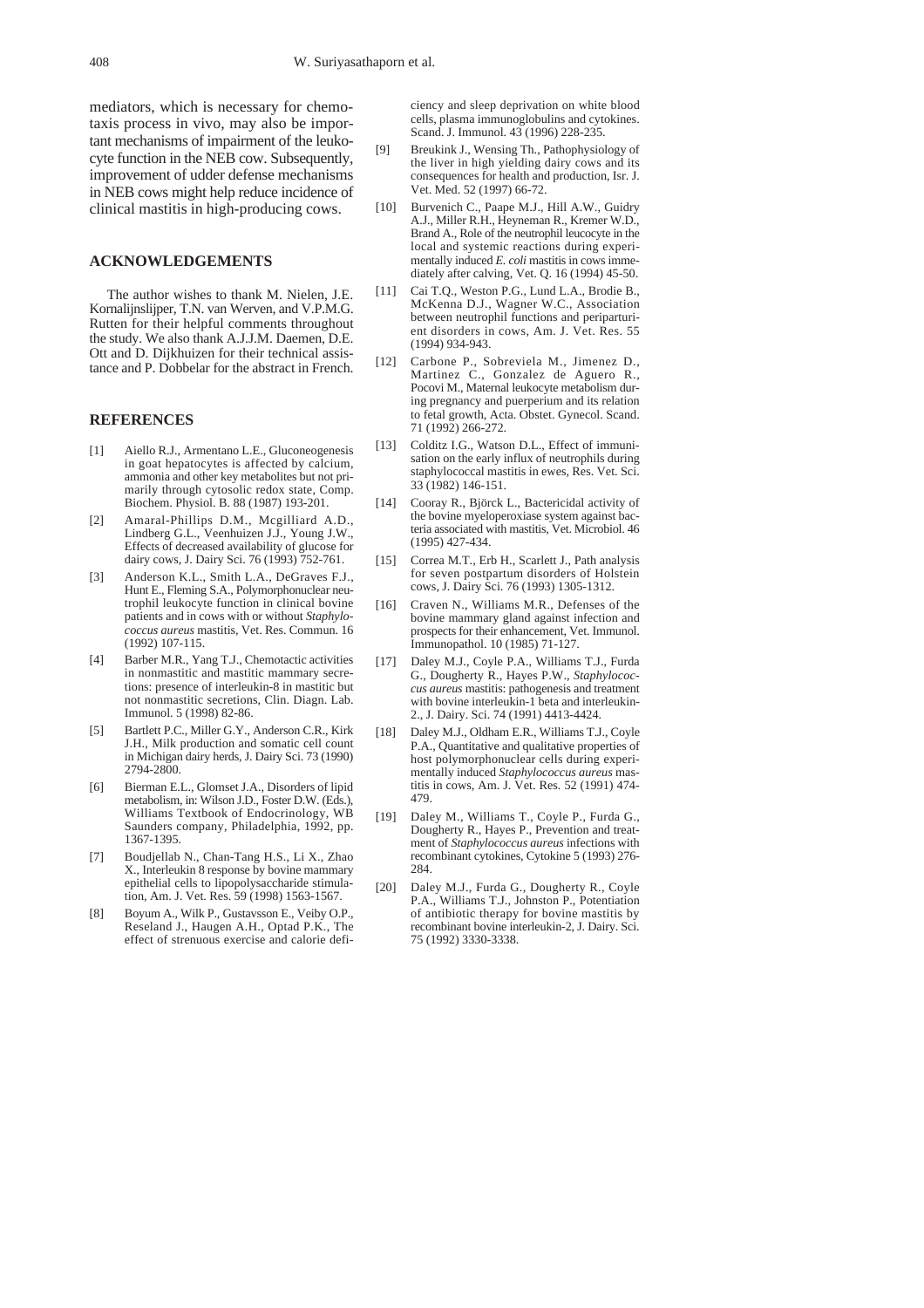- [21] Detilleux J.C., Grohn Y.T., Quaas R.L., Effects of clinical ketosis on test day milk yields in Finnish Ayrshire cattle, J. Dairy Sci. 77 (1994) 3316-3323.
- [22] Dosogne H., Burvenich C., van Werven T., Roets E., Noordhuizen-Stassen E.N., Goddeeris B., Increased surface expression of CD11b receptors on polymorphonuclear leukocytes is not sufficient to sustain phagocytosis during *Escherichia coli* mastitis in early postpartum dairy cows, Vet. Immunol. Immunopathol. 60 (1997) 47-59.
- [23] Drenth J.P., van Uum S.H., van Deuren M., Pesman G.J., van der Ven Jongekrijg J., van der Meer J.W., Endurance run increases circulating IL-6 and IL-1ra but downregulates ex vivo TNF-alpha and IL-1 beta production, J. Appl. Physiol. 79 (1995) 1497-1503.
- [24] Erb H.N., Grohn Y.T., Epidemiology of metabolic disorders in the periparturient dairy cow, J. Dairy Sci. 71 (1988) 2557-2571.
- [25] Eshelman J.E., Eberhart R.J., Scholz R.W., Effects of cream on bactericidal and metabolic functions of bovine polymorphonuclear neutrophils, Am. J. Vet. Res. 42 (1981) 738-742.
- [26] Esslemont R.J., Peeler E.J., The scope for raising margins in dairy herds by improving fertility and health, Br. Vet. J. 149 (1993) 537-547.
- [27] Filar J., Kandefer-Szerszen M., Szuster-Ciesielska A., Rzeski W., Effects of cold treatment and ketosis induced by starvation on interferon production in leukocytes of lactating cows, Dtsch. Tieraerztl. Wochenschr. 99 (1992) 210-213.
- [28] Fronk T.J., Schultz L.H., Hardie A.R., Effect of dry period overfeeding on subsequent metabolic disorders and performance of dairy cows, J. Dairy Sci. 63 (1980) 1080-1090.
- [29] Fukatsu A., Sato N., Shimizu H., Fifty-mile walking race suppresses neutrophil bactericidal function by inducing increases in cortisol and ketone bodies, Life Sci. 58 (1996) 2337-2343.
- [30] Gabriel., H., Müller H., Kettler K., Brechtel L., Urhausen A., Kindermann W., Increased phagocytic capacity of the blood., but decreased phagocytic activity per individual circulating neutrophil after an ultradistance run, Eur. J. Appl. Physiol. 71(1995) 281-284.
- [31] Garnsworthy P.C., Nutrition and lactation in the dairy cow, Butterworth, London, 1988.
- [32] Goff J.P., Horst R.L., Physiological changes at parturition and their relationship to metabolic disorders, J. Dairy Sci. 80 (1997) 1260-1268.
- [33] Gröhn Y.T., Erb H.N., McCulloch C.E., Saloneimi H., Epidemiology of metabolic disorders in dairy cattle and association among host characteristics, disease, and production, J. Dairy Sci. 72 (1989) 1876-1885.
- [34] Gröhn Y.T., Hertl J.A., Harman J.L., Effect of early lactation milk yield on reproductive dis-

orders in dairy cows, Am. J. Vet. Res. 55 (1994) 1521-1528.

- [35] Grommers F.J., van de Geer D., van de Vliet H., Nijkamp F.P., Polymorphonuclear leucocyte function, relationship between induced migration into the bovine mammary gland and in vitro cell activity, Vet. Immunol. Immunopathol. 23 (1989) 75-83.
- [36] Guidry A.J., Oliver S.P., Squiggins K.E., Erbe E.F., Dowlen H.H., Hambleton C.N., Berning L.M., Effect of anticapsular antibodies on neutrophil phagocytosis of *Staphylococcus aureus*, J. Dairy Sci. 74 (1991) 3360-3369.
- [37] Hack V., Strobel G., Raw J.P., Weicker H., The effect of maximal exercise on the activity of neutrophil granulocytes in highly trained athletes in a moderate training period, Eur. J. Appl. Physiol. 65 (1992) 520-524.
- Hack V., Strobel G., Weiss M., Weicker H., PMN cell counts and phagocytic activity of highly trained athletes depend on training period, J. Appl. Physiol. 77 (1994) 1731-1735.
- [39] Hallen S.C., Mamo W., Larsson I., Lindahl M., Bjork I., A periodate-sensitive anti-phagocytic surface structure, induced by growth in milk whey, on *Staphylococcus aureus* isolated from bovine mastitis, Microb. Pathog. 11 (1991) 211-220.
- [40] Harmon R.J., Physiology of mastitis and factors affecting somatic cell counts, J. Dairy Sci. 77 (1994) 2103-2112.
- [41] Herdt T.H., Fuel homeostasis in the ruminant, Vet. Clin. North Am. 4 (1988) 213.
- [42] Herdt T.H., Wensing T., Haagsman H.P., Golde L.M.G., Breukink H.J., Hepatic triacylglycerol synthesis during a period of fatty liver development in sheep, J. Anim. Sci. 66 (1988) 1997- 2013.
- [43] Heuer C., Schukken Y.H., Dobbelaar P., Postpartum body condition score and results from the first test day milk as predictors of disease, fertility, yield, and culling in commercial dairy herds, J. Dairy Sci. 82 (1999) 295-304.
- [44] Heyneman R., Burvenich C., Vercauteren R., Interaction between the respiratory burst activity of neutrophil leukocytes and experimentally induced *Escherichia coli* mastitis in cows, J. Dairy Sci. 73 (1990) 985-994.
- [45] Hibbitt K.G., Neill D., Radford P., The effect of diet on the incidence of induced ketosis in the lactating dairy cow, Res. Vet. Sci. 10 (1969) 245-253.
- [46] Hill A.W., Factors influencing the outcome of *Escherichia coli* mastitis in the dairy cow, Res. Vet. Sci. 31 (1981) 107-112.
- [47] Hill A.W., Heneghan D.J., Williams M.R., The opsonic activity of bovine milk whey for the phagocytosis and killing by neutrophils of encapsulated and non-encapsulated *Escherichia coli*, Vet. Microbiol. 8 (1983) 293-300.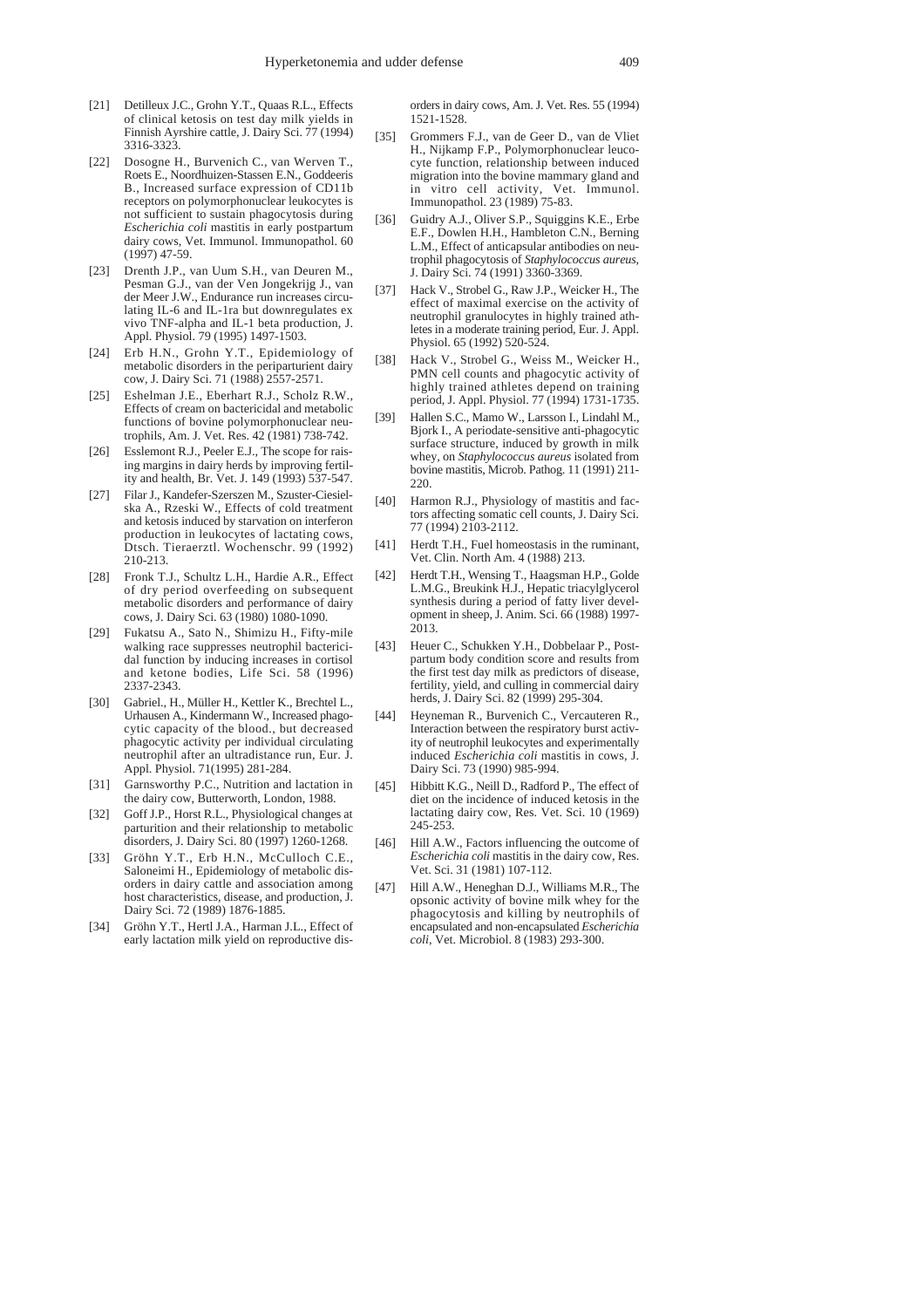- [48] Hoeben D., Heyneman R., Burvenich C., Elevated levels of beta-hydroxybutyric acid in periparturient cows and in vitro effect on respiratory burst activity of bovine neutrophils, Vet. Immunol. Immunopathol. 58 (1997) 165-170.
- [49] Hoeben D., Burvenich C., Massart-Leen A.M., Lenjou M., Nijs G., van Bockstaele D., Beckers J.F., In vitro effect of ketone bodies, glucocorticosteroids and bovine pregnancy-associated glycoprotein on cultures of bone marrow progenitor cells of cows and calves, Vet. Immunol. Immunopathol. 68 (1999) 229-240.
- [50] Hogan J.S., Todhunter D.A., Tomita G.M., Smith K.L., Schoenberger P.S., Opsonic activity of bovine serum and mammary secretion after *Escherichia coli* J5 vaccination, J. Dairy Sci. 75 (1992) 72-77.
- [51] Kandefer-Szerszen M., Filar J., Szuster-Ciesielska A., Rzeski W., Suppression of interferon response of bovine leukocytes during clinical and subclinical ketosis in lactating cows, Dtsch. Tieraerztl. Wochenschr. 99 (1992) 440-443.
- [52] Kehrli M.R. Jr., Shuster D.E., Factors affecting milk somatic cells and their role in health of the bovine mammary gland, J. Dairy Sci. 77 (1994) 619-627.
- [53] Kehrli M.E. Jr, Cullor J.S., Nickerson S.C., Immunobiology of hematopoietic colony-stimulating factors: potential application to disease prevention in the bovine, J.Dairy.Sci. 74 (1991) 4399-4412.
- [54] Klucinski W., Degorski W., Miernik-Degorska E., Targowski S., Winnicka A., Effect of ketone bodies on the phagocytic activity of bovine milk macrophages and polymorphonuclear leukocytes, J. Vet. Med. A 35 (1988) 632-639.
- [55] Kremer W.D.J., Noordhuizen-Stassen E.N., Lohuis J.A.C.M., Host defense mechanisms and bovine coliform mastitis: a review, Vet. Q. 12 (1990) 103-113.
- [56] Kremer W.D.J., Burvenich C., Noordhuizen-Stassen E.N., Grommers F.J., Schukken Y.H., Heeringa R., Brand A., Severity of experimental *Escherichia coli* mastitis in ketonemic and nonketonemic dairy cows, J. Dairy Sci. 76 (1993) 3428-3436.
- [57] Kremer W.D.J., Noordhuizen-Stassen E.N., Grommers F.J., Daemen A.J.J.M., Henricks P.A.J., Burvenich C., Brand A., Preinfection chemotactic response of blood polymorphonuclear leukocytes to predict severity of *Escherichia coli* bovine mastitis, J. Dairy Sci. 76 (1993) 2514-2518.
- [58] Lean I.J., Bruss M.L., Baldwin R.L., Troutt H.F., Bovine Ketosis: A review, II. Biochemistry and prevention, Veterinary Bulletin 62  $(1992)$  1-14.
- [59] Lean I.J., Bruss M.L., Troutt H.F., Galland J.C., Farver T.B., Rostami J., Holmberg C.A., Weaver L.D., Bovine ketosis and soma-

totrophin: risk factors for ketosis and effects of ketosis on health and production, Res. Vet. Sci. 57 (1994) 200-209.

- [60] Leslie K.E., Dohoo I., Meek A.H., Somatic cell count in bovine milk, Continuous Education Article 5 (1984) S601-S612.
- [61] Lohuis J.A., Schukken Y.H., Henricks P.A.J., Preinfection functions of blood polymorphonuclear leukocytes and the outcome of experimental *Escherichia coli* mastitis in the cow, J. Dairy Sci. 73 (1990) 342-350.
- [62] Mamo W., Sandgren C.H., Lindahl M., Jonsson P., Induction of anti-phagocytic surface properties of *Staphylococcus aureus* from bovine mastitis by growth in milk whey, J. Vet. Med. Ser. B. 38 (1991) 401-410.
- [63] Marinetti G.V., Disorder of fatty acid metabolism, in: Marinetti G.V. (Ed.), Disorders of lipid metabolism, Plenum Press, New York 1990, pp. 31-47.
- [64] McMurray R.W., Bradsher R.W., Steele R.W., Pilkington N.S., Effect of prolonged modified fasting in obese persons on in vitro markers of immunity, lymphocyte function and serum effects on normal neutrophils, Am. J. Med. Sci. 299 (1990) 379-385.
- [65] Miller R.H., Paape M.J., Filep R., Flow cytometric analysis of neutrophils in cow's milk, Am. J. Vet. Res. 54 (1993) 1975-1979.
- [66] Mueller R., Carroll E.J., Panico L., Hemolytic complement titers and complement C3 levels in endotoxin- induced mastitis, Am. J. Vet. Res. 44 (1983) 1442-1445.
- [67] Nagahata H., Nochi H., Tamoto K., Yamashita K., Noda H., Kociba G.J., Characterization of functions of neutrophils from bone marrow of cattle with leukocytes adhesion deficiency, Am. J. Vet. Res. 56 (1995) 167-171.
- [68] Nakajima Y., Mikami O., Yoshioka M., Motoi Y., Ito T., Ishikawa Y., Fuse M., Nakano K., Yasukawa K., Elevated levels of tumor necrosis factor-alpha (TNF-alpha) and interleukin-6 (IL-6) activities in the sera and milk of cows with naturally occurring coliform mastitis, Res. Vet. Sci. 62 (1997) 297-298.
- [69] Newsholme P., Curi R., Gordon S., Newsholme E.A., Metabolism of glucose, glutamine, longchain fatty acids and ketone bodies by murine macrophages, Biochem. J. 239 (1986) 121-125.
- [70] Newsholme P., Gordon S., Newsholme E.A., Rates of utilization and fates of glucose, glutamine, pyruvate, fatty acids and ketone bodies by mouse macrophages, Biochem. J. 242 (1987) 631-636.
- [71] Nickerson S.C., Effect of cytokines on bovine mammary gland immunity, SAAS. Bull. Biochem. Biotechnol. 4 (1991) 60-67.
- [72] Nickerson S.C., Pankey J.W., Neutrophil migration through teat end tissues of bovine mammary quarters experimentally challenged with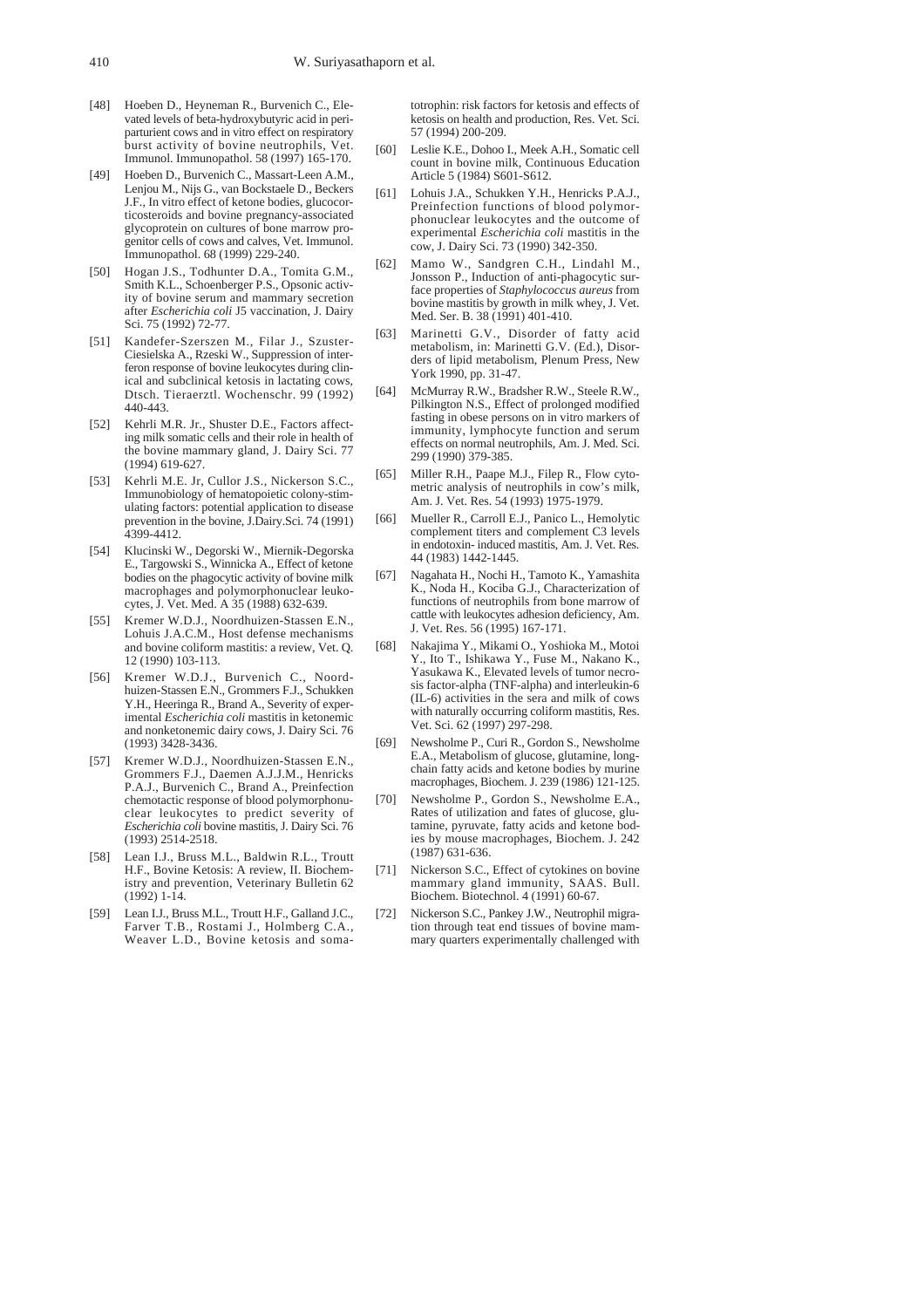*Staphylococcus aureus*, J. Dairy Sci. 67 (1984) 826-834.

- [73] Nickerson S.C., Owens W.E., Reiman J.J., Oliver S.P., Effects of interleukin-1 and interleukin-2 on mammary gland leukocyte populations and histology during the early nonlactating period, Zentralbl.Veterinarmed. Reihe B 40 (1993) 621-633.
- [74] Oltenacu P.A., Ekesbo I., Epidemiological study of clinical mastitis in dairy cattle, Vet. Res. 25 (1994) 208-212.
- [75] Oresnik A., Effect of health and reproductive disorders on milk yield and fertility in dairy cows, Bovine Practitioner 29 (1995) 43-45.
- [76] Paape M.J., Guidry A.J., Effect of fat and casein on intracellular killing of *Staphylococcus aureus* by milk leukocytes, Proc. Soc. Exp. Biol. Med. 155 (1977) 588-593.
- [77] Paape M.J., Lilius E.M., Wiitanen P.A., Kontio M.P., Miller R.H., Intramammary defense against infections induced by Escherichia coli in cows, Am. J. Vet. Res. 57 (1996) 477-482.
- [78] Persson K., Larsson I., Hallen S.C., Effects of certain inflammatory mediators on bovine neutrophil migration in vivo and in vitro, Vet. Immunol. Immunopathol. 37 (1993) 99-112.
- [79] Persson-Waller K., Modulation of endotoxininduced inflammation in the bovine teat using antagonists/inhibitors to leukotrienes, platelet activating factor and interleukin 1 beta, Vet. Immunol. Immunopathol. 57 (1997) 239-251.
- [80] Persson-Waller K., Colditz I.G., Seow H.F., Accumulation of leucocytes and cytokines in the lactating ovine udder during mastitis due to *Staphylococcus aureus* and *Escherichia coli*, Res. Vet. Sci. 63 (1997) 63-66.
- [81] Politis I., McBride B.W., Burton J.H., Zhao X., Turner J.D., Secretion of interleukin-1 by bovine milk macrophages., Am. J. Vet. Res. 52 (1991) 858-862.
- [82] Rainard P., Binding of bovine fibronectin to mastitis-causing *Streptococcus agalactiae* induces adherence to solid substrate but not phagocytosis by polymorphonuclear cells, Microb. Pathog. 14 (1993) 239-248.
- [83] Rainard P., Boulard C., Opsonization of *Streptococcus agalactiae* of bovine origin by complement and antibodies against group B polysaccharide, Infect. Immun. 60 (1992) 4801-4808.
- [84] Rainard P., Poutrel B. Deposition of complement components on *Streptococcus agalactiae* in bovine milk in the absence of inflammation. Infect. Immun. 63 (1995) 3422-3427.
- [85] Rainard P., Lautrou Y., Poutrel B., Ingestion and killing of *Streptococcus agalactiae* by bovine granulocytes in the presence of natural opsonins, Vet. Microbiol. 18 (1988) 41-50.
- [86] Rainard P., Sarradin P., Poutrel B., Phenotypic variability of X-protein expression by mastitiscausing *Streptococcus agalactiae* of serotype

NT/X and opsonic activities of specific antibodies, Microb.Pathog. 16 (1994) 359-372.

- [87] Rainard P., Sarradin P., Paape M.J., Poutrel B., Quantification of C5a/C5a(desArg) in bovine plasma, serum and milk, Vet. Res. 29 (1998) 73-78.
- [88] Reddy P.G., Reddy D.N., Pruiett S.E., Daley M.J., Shirley J.E., Chengappa M.M., Blecha F, Interleukin 2 treatment of *Staphylococcus aureus* mastitis, Cytokine 4 (1992) 227-231.
- [89] Reid I.M., Roberts C.J., Treacher R.J., Williams L.A., Effect of body condition at calving on tissue mobilization development of fatty liver and blood chemistry of dairy cows, Anim. Prod. 43 (1986) 7-15.
- [90] Roets E., Burvenich C., Diez-Fraile A., Noordhuizen-Stassen E.N., Evaluation of the role of endotoxin and cortisol on modulation of CD18 adhesion receptors in cows with mastitis caused by *Escherichia coli*, Am. J. Vet. Res. 60 (1999) 534-540.
- [91] Rukkwamsuk T., Wensing T., Geelen M.J., Effect of overfeeding during the dry period on regulation of adipose tissue metabolism in dairy cows during the periparturient period, J. Dairy Sci. 81 (1998) 2904-2911.
- [92] Russell M.W., Brooker B.E., Reiter B., Inhibition of the bactericidal activity of bovine polymorphonuclear leucocytes and related systems by casein, Res. Vet. Sci. 20 (1976) 30-35.
- [93] Russell MW., Brooker BE., Reiter B., Electron microscopic observations of the interaction of casein micelles and milk fat globules with bovine polymorphonuclear leukocytes during the phagocytosis of *Staphylococci* in milk, J. Comp. Pathol. 87 (1977) 43-52.
- [94] Sanchez M.S., Ford C.W., Yancey R.J.J., Effect of tumor necrosis factor-alpha, interleukin-1 beta, and antibiotics on the killing of intracellular *Staphylococcus aureus*, J. Dairy. Sci. 77 (1994) 1251-1258.
- [95] Sato S., Suzuki T., Okada K., Suppression of mitogenic response of bovine peripheral blood lymphocytes by ketone bodies, J. Vet. Med. Sci. 57 (1995) 183-185.
- [96] Schukken Y.H., Mallard B.A., Dekkers J.C.M., Leslie K.E., Stear M.J. Genetic impact on the risk of intramammary infection following *Staphylococcus aureus* challenge, J. Dairy Sci. 77 (1994) 639-647.
- [97] Schukken Y.H., Leslie K.E., Barnum D.A., Mallard B.A., Lumsden J.H., Dick P.C., Vessie G.H., Kehrli M.E. Experimental *Staphylococcus aureus* intramammary challenge in late lactation dairy cows: quarter and cow effects determining the probability of infection, J. Dairy Sci. 82 (1999) 2393-2401.
- [98] Schultze W.D., Paape M.J., Effect on outcome of intramammary challenge exposure with *Staphylococcus aureus* of somatic cell concen-